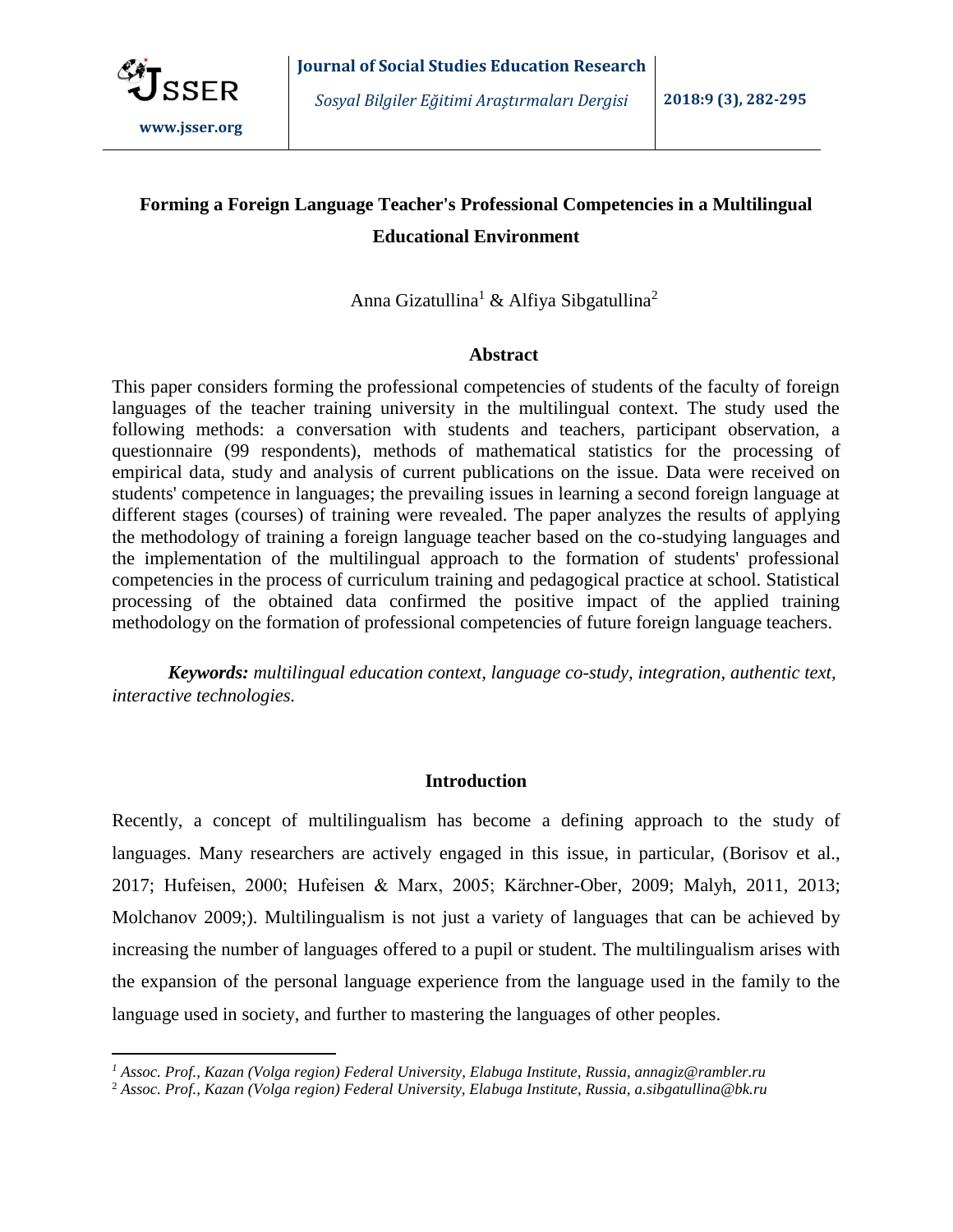From this point of view, the goal of language education is changing, and accordingly, the role of a foreign language teacher is changing. Before, the main objective was to give a student some knowledge and skills; today, the important goals of teaching foreign language (FL) are the following: the formation of a friendly and tolerant attitude to the values of other cultures, creating the basis for the formation of interest in improving the foreign language level, in learning the second/third foreign language, in using the foreign language as means of obtaining information that allows expanding one's knowledge in other subject areas (The order…, 2010). All this allows saying that the goal of training a modern foreign language teacher is the formation of such professional competencies of a teacher that would enable him or her to contribute to the formation and development of a student who has a multilingual communicative competency (Gapsalamov et al., 2017a; Kilinc et al., 2018), including the experience of teaching in a multilingual education context, as well as the methodical experience of teaching foreign languages in groups where students speak different languages and study several foreign languages.

The objectives of this training are the following:

- training students pursuing a degree in "Pedagogical Education" in teaching foreign languages in the multilingual education context;

- formation of universal and professional competencies of a future teacher related to this training; - improving the knowledge about studied foreign languages on the basis of such training.

Thus, one can see a contradiction between the need for the teacher to work in a multilingual educational environment and the inability to prepare students for this in a traditional way based on teaching that does not take into account the influence of languages on each other.

Hence the aim of the research is to develop a methodology for preparing students of the Faculty of Foreign Languages for teaching foreign languages at school, taking into account and reliance on the multilingual character of the educational environment.

Achieving the goal of the study involves a consistent solution of a number of problems:

1) study the environment for teaching students in foreign languages; 2) determine whether this environment can be considered a multi-lingual one; 3) to clarify the attitude of students towards learning on a multi-lingual basis; 4) to identify the difficulties experienced by students in the study of a second foreign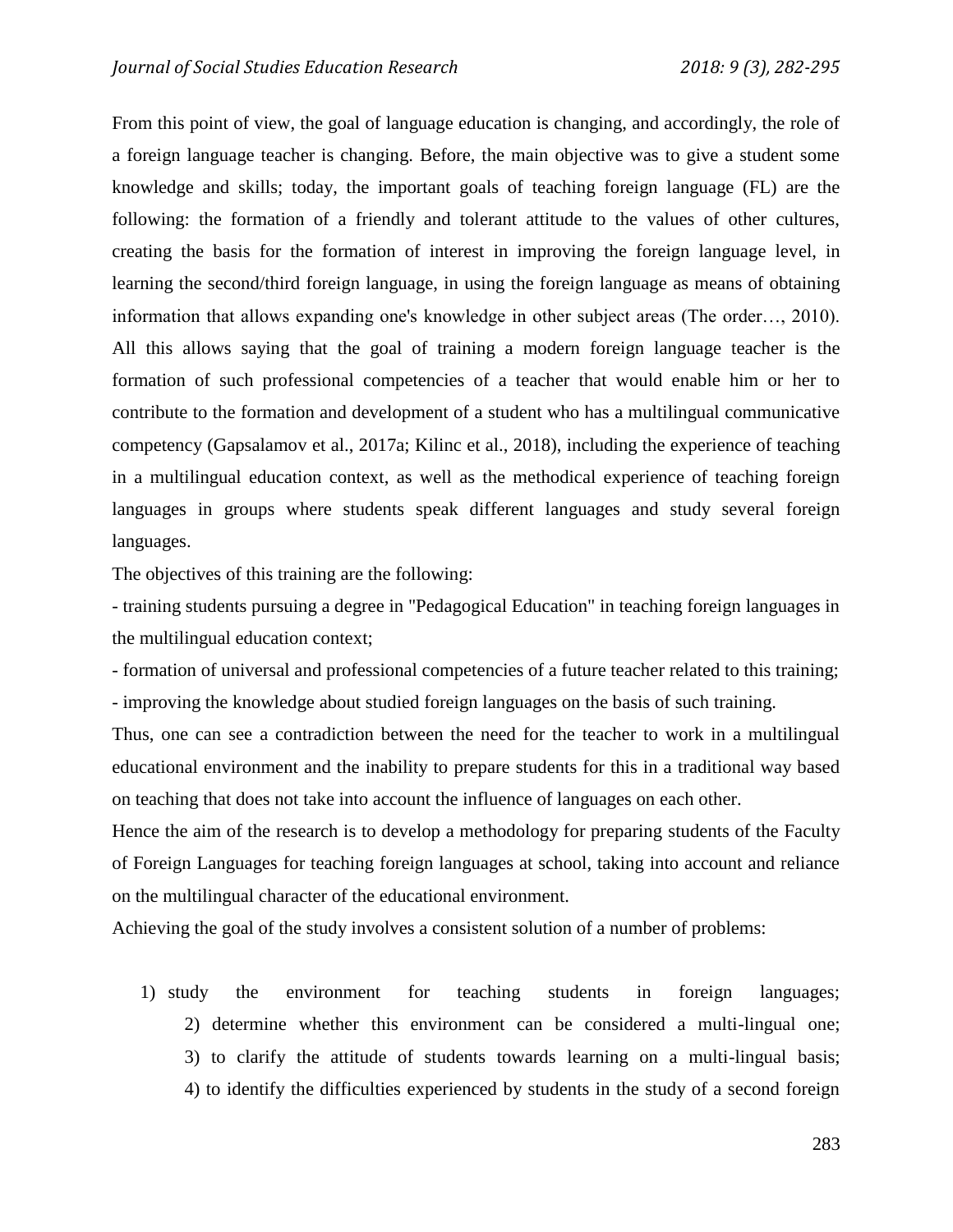language in a multilingual educational environment; 5) to propose and substantiate the necessary elements of preparing students for the teaching of foreign languages in a multilingual educational environment.

#### **Method**

The methods of study are determined by the objectives set; they include an analysis of pedagogical, psychological and methodological literature, research of various aspects on the issue under study, as well as an analysis of the practical experience of foreign language teachers; questionnaire (99 respondents students 2-5 courses, age 19-25 years, carriers of 8 different native languages), a questionnaire of 3 blocks, a total of 18 questions; observation participant observation during training sessions; conversation clarifying conversation with students participating in a questionnaire; conversations with teachers and heads of departments of the Faculty of Foreign Languages (20 people in total), percentage representation of the data

## **Findings**

Analyzing the process of forming the professional competencies of students of the Faculty of Foreign Languages in the multilingual context, the authors came to the conclusion that a special role is dedicated to the theoretical foundations of modeling this process. The authors outlined the leading principles of such training: the principle of systemic perception of languages, the principle of integration of all curriculum subjects, as well as the principle of dominance of integrated tasks during training the future teacher (Anisimova and Sharafeeva, 2018; Belomestnykh and Tesleva, 2012; Gapsalamov et al., 2017b; Ivygina et al., 2018; Kurbanova et al., 2018; Szydlowski, 2018).

The experimental work on the formation of professional competencies of the future foreign language teacher in the multilingual context was started with an analysis of the actual state of the issue under study. The study of such state was carried out between 2015 and 2017 with the help of such methods of scientific and pedagogical research as the questionnaire of students, conversations with teachers and heads of departments, observation and analysis of theoretical (lecture) and practical classes, special courses and classes in the Elabuga Institute of Kazan Federal University, as well as in the conduct of pedagogical practices in secondary schools. All this contributed to solving the first four problems of the study.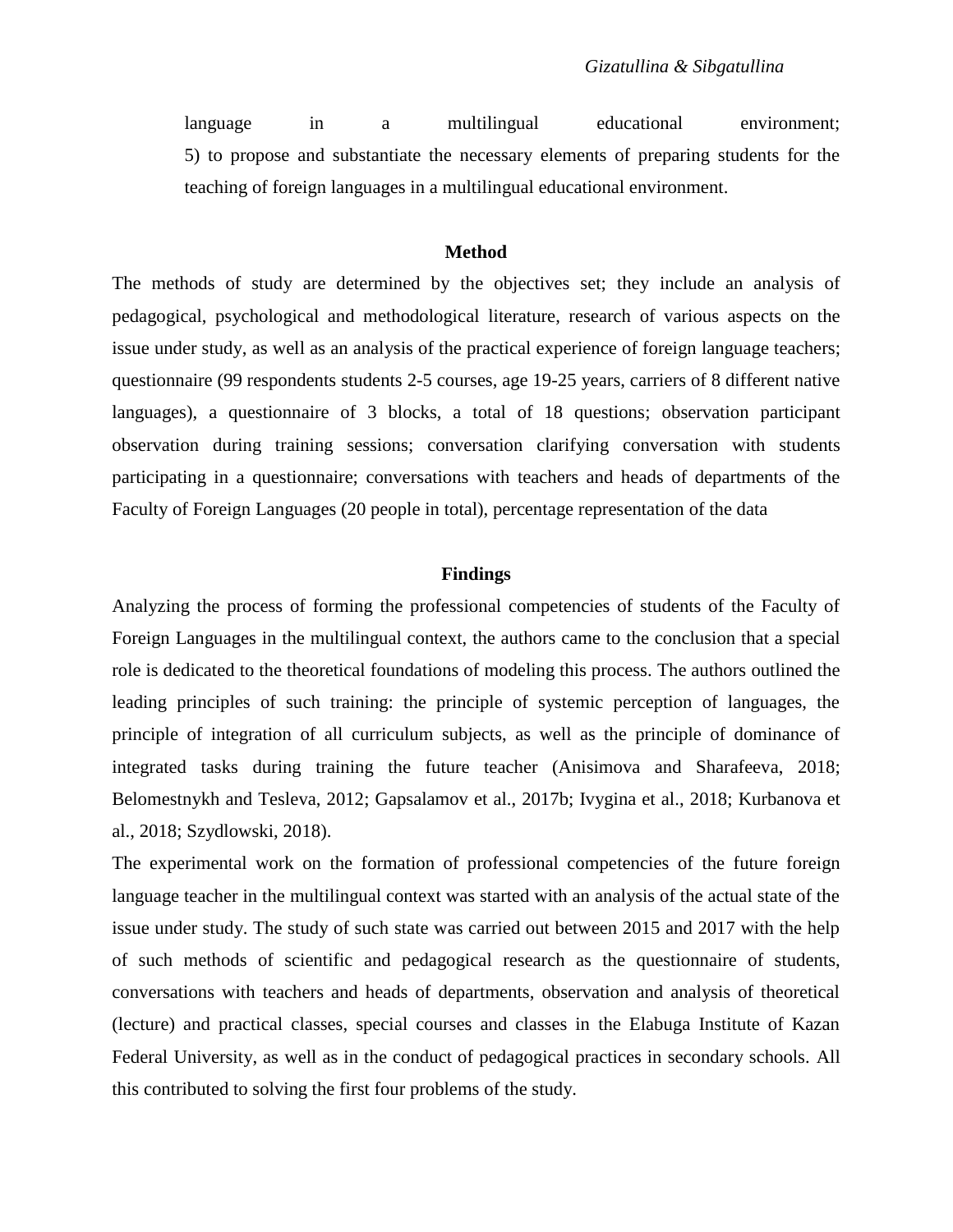The questionnaire was specially developed, addressed to the target group of students of the Faculty of Foreign Languages. The questionnaire included 3 units, in total 18 questions. 99 students of four years of study (2-5) took part in the survey. The questionnaire included the following questions:

1) whether it is possible to consider the training context of these students as a multilingual education context;

2) which linguistic issues the students faced during co-studying several foreign languages;

3) whether the principles of the systemic perception of languages, the integration of educational subjects, as well as the dominance of problematic cultural tasks are taken into account in the process of training the foreign language teacher;

4) which professional competencies of the foreign language teacher acquire special significance for the teacher working in the multilingual education context.

The answers to the first two questions of the questionnaire were supposed to give an idea of whether the learning environment could be called the multilingual context. According to the answers, 49 students (out of 99) believe that they speak two languages as native (49.5%), 11 students (11.1%) believe they speak three languages as native. That is, one can talk about natural bilingualism and multilingualism of the majority of students (60.6%), which is related to the conditions of the natural language environment. More specifically, for the majority of students, Russian and Tatar are native languages; students from other regions and republics also named Udmurt, Mari and other languages (in total 9 languages).

In addition, while studying at the Faculty of Foreign Languages, the students study two foreign languages (English and German), the basics of Latin and Chinese. A significant majority of students surveyed at the Faculty of Foreign Languages have German as a second language (89%), which allows saying that the learning environment for these students can be called a multilingual one.

In the course of the study, the authors suggested that the effectiveness of training the future teachers can be achieved through the introduction of a methodology based on the study of languages. The authors proposed and tested the algorithm of this technique, carried out in the context of trilingual learning the German language based on speaking native and English languages. This was the solution of the fifth task of the study.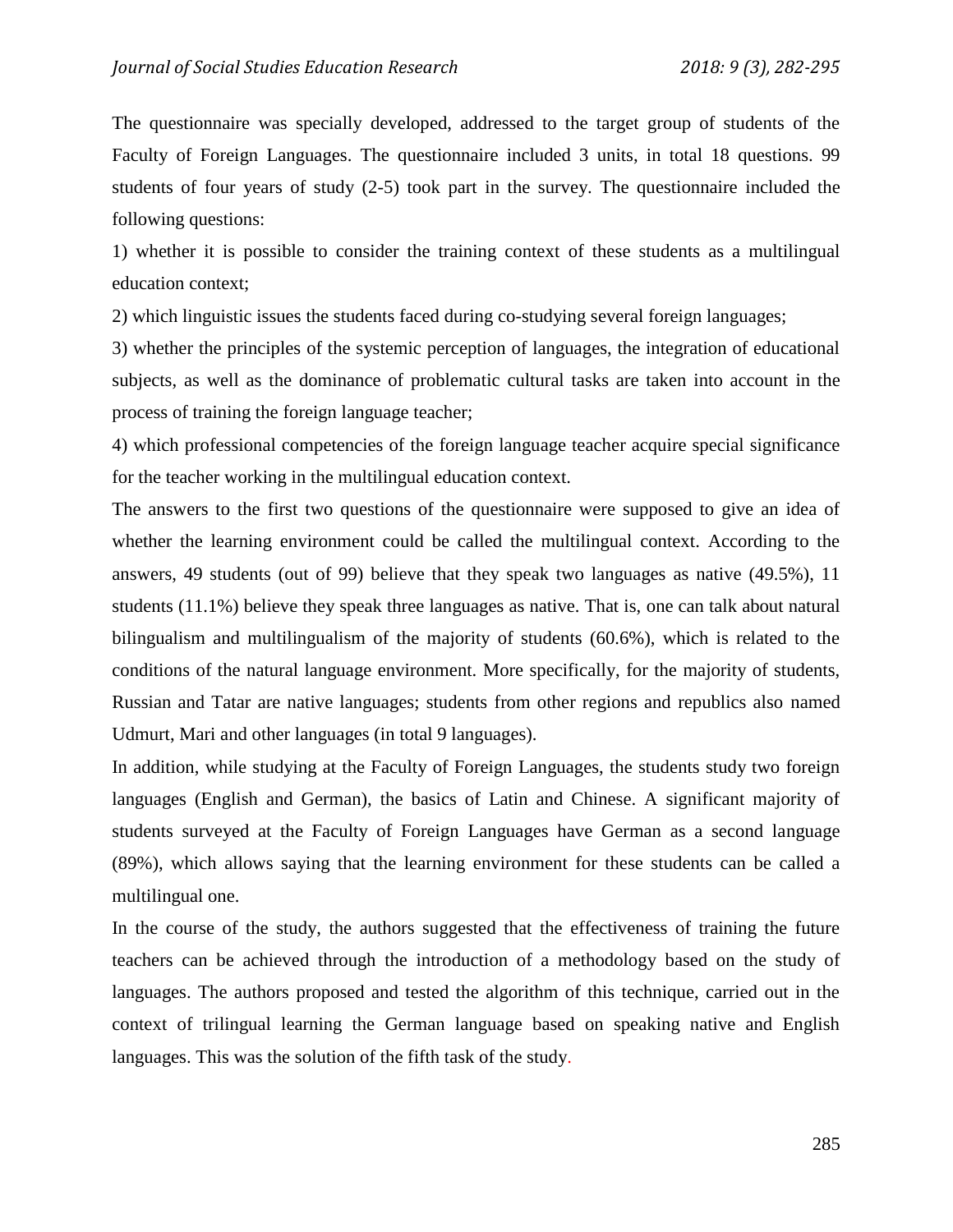### **Discussion**

Analyzing the theoretical basis for modeling the formation of professional competencies in students of the teacher training university's faculty of foreign languages in the multilingual context, the authors came to the conclusion that the principle of systemic perception of languages can be called as one of the main principles. In the co-studying of several languages and their interactions, the multilingual personality perceives them as an integrated complete system, sees similarities and differences, and learns to compare certain elements of languages, to use the possibilities of positive transfer and to minimize the complexity of negative interference in languages. Our questionnaire confirmed that half (51%) of teachers use the principle of systemic perception of languages when learning the second or third foreign language, while the majority of respondents (67%) noted that the use of the second language contributes to the assimilation of new material for the SFL.

As the authors are considering the analyzed process from the perspective of training the foreign language teacher, the next principle is the principle of integrating all curriculum subjects related to learning the foreign language, as well as the formation of the student's multilingual personality. The experience of the Udmurt State University is very interesting; in the curricula, one can see such disciplines as "Psychology of Multilingualism", "Psychology of Multilingual Education", "Contrastive Country Studies", "Text as a Multicultural Environment", "Ethnocultural Contacts in the History of Language", and others. The goal of these subjects is the acquisition of scientific, linguistic knowledge of a multicultural world by students, as well as the creation of a multicultural educational space in the process of learning the foreign languages.

The third principle of this process is the principle of dominance of problematic tasks in training the future teacher (Magsumov et al., 2018). If ones talk about the cultural tasks, there are different types of similar tasks, but they all contribute to the cultural adaptation of students and should be aimed at creating optimal conditions for the positive personality-building potential of a foreign language as an academic subject. The principle of dominance of problematic cultural tasks proposed by Safonova (Safonova, 2001) is aimed at creating such a model of cultural studies by means of the FL, on the basis of which students get the following opportunities when solving the gradually becoming more complicated cultural tasks: to collect, systematize, generalize and interpret cultural information; to master the strategies of cultural research and ways of interpreting cultures; to develop a multicultural communicative competency; to form and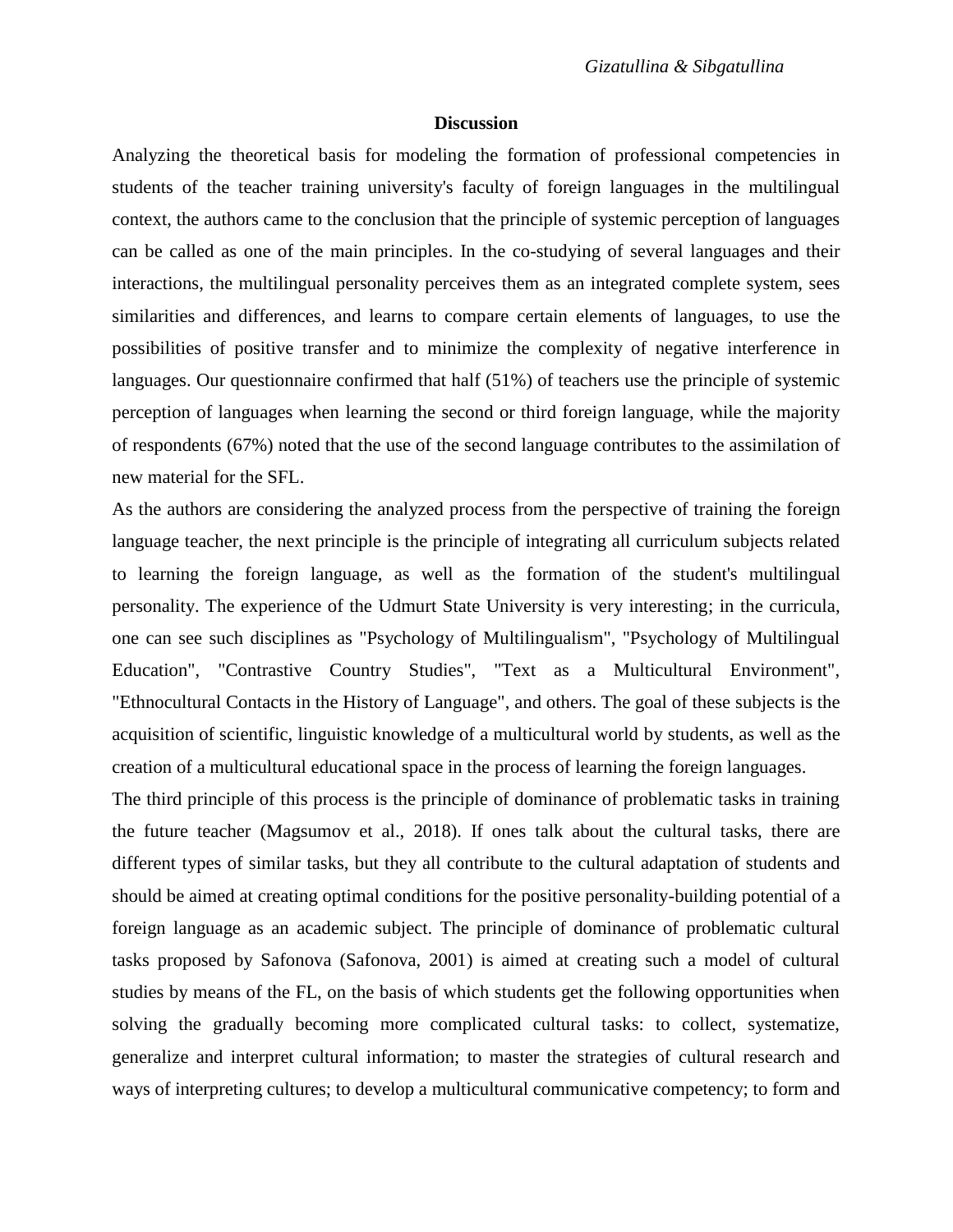deepen both different and common cultural features in the general planetary sense, the planetary core of the contemporary multidimensional multicultural world; to master the strategies of cultural self-education; to participate in creative work of cultural and communicative-cognitive kind (Safonova, 2001).

The problem tasks can also be of the language content. Grammatical, lexical, phonetic problem tasks not only contribute to the formation of the ability to competently use a variety of linguistic resources, but also, in case of the proper organization of, prepare the future teacher for using the methods of problem training in foreign language lesson at school.

The co-study of several languages (native and foreign) presupposes a special methodical educational system, which is a didactic system, reflecting the structural and functional links of its constituent components: tasks, methodological approaches, principles, content, methods and techniques, organizational and methodological conditions that should lead to a positive result. Modeling of this system was started with a question to the students "What difficulties did you experience while studying the SFL?". Among the typical difficulties in mastering the foreign language, there are phonetic, lexical, grammatical, and also socio-cultural difficulties. It was interesting that when co-studying several languages, most students indicated the following difficulties in learning:

- ear perception of speech, audio perception seems to students the most difficult (63%);

- grammatical forms that are irrelevant for the first foreign language (for example, declension of adjectives in German when learning German as the second language after English), 66%.

Lexical difficulties are called by students as insignificant (38%), while for some students (45%) the lack or insufficiency of socio-cultural knowledge about the country of the foreign language studied seemed to be a barrier to its improvement.

The analysis of these results led us to the conclusion that it is the system perception of the second and the next foreign language that will allow a teacher to use the consciously comparative method as the leading one, as it is directed to the accounting of speaking other languages, as well as follows:

- overcoming language interference;

- the maximum concentration in teaching the lexical and grammatical material;

- the parallel learning of all types of speech activity.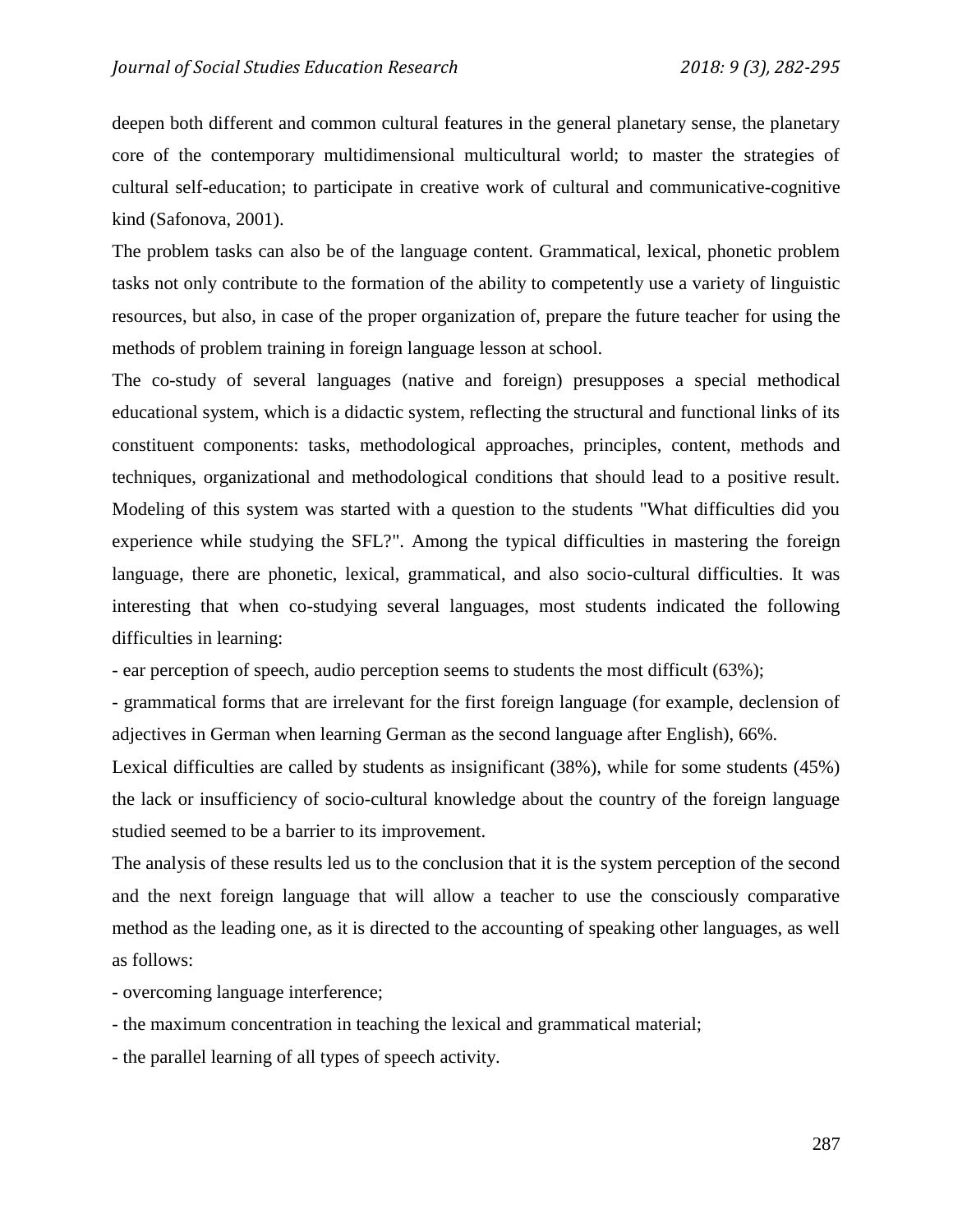The issue of interlingual and intralinguistic interference is very significant. It should be noted that the nature of interference, the degree of its manifestation and distribution depend on various factors, in particular, on the type of multilingualism, on the method of its acquisition, on the structure and system of contacting languages. Understanding of interference as the interpenetration of the elements of one language into another, which leads to deviations from the norm, determines the strategy of the methodology of teaching the foreign languages. As a rule, the second and subsequent foreign language is studied after a student has mastered the first foreign language at a minimum or a higher level; moreover, ones believe that certain methodological aspects of teaching the foreign language, focused on the study of languages, will train the foreign language teacher more effectively.

The first condition for a multilingual environment in training of the foreign language teacher was the inclusion of authentic texts in the learning process of the future teacher. The effectiveness of using authentic texts as a method of teaching the foreign language at the university is a universally recognized fact. The papers by Ivanova (2009), Shastina et al., (2017), Fadeeva (2009) and other scientists were devoted to this issue. An authentic text not only acquaints a student with the culture, features of the mentality and social life in the country of the studied language, but also gives an opportunity to adequately respond to the current issues of society, compare the development trends of other societies with similar trends in his or her society, which contributes to the formation of the intercultural competency of the student. This text illustrates the functioning of the language in the natural social context of native speakers, and as a result, strengthens the motivation for learning the foreign language. First, working with the authentic text during co-studying of several languages provides an opportunity to perform a comparative work on the text (for example, lexical and grammatical exercises); secondly, this text develops the skills of extracting value meanings from the text, their comprehension and transformation into student's own orientations.

The use of interactive pedagogical technologies has two main objectives in teaching foreign languages in the multilingual education context (the second condition):

i) intensification of the educational process;

ii) obtaining qualitative knowledge and skills necessary for the professional career of the teacher, his or her social self-determination;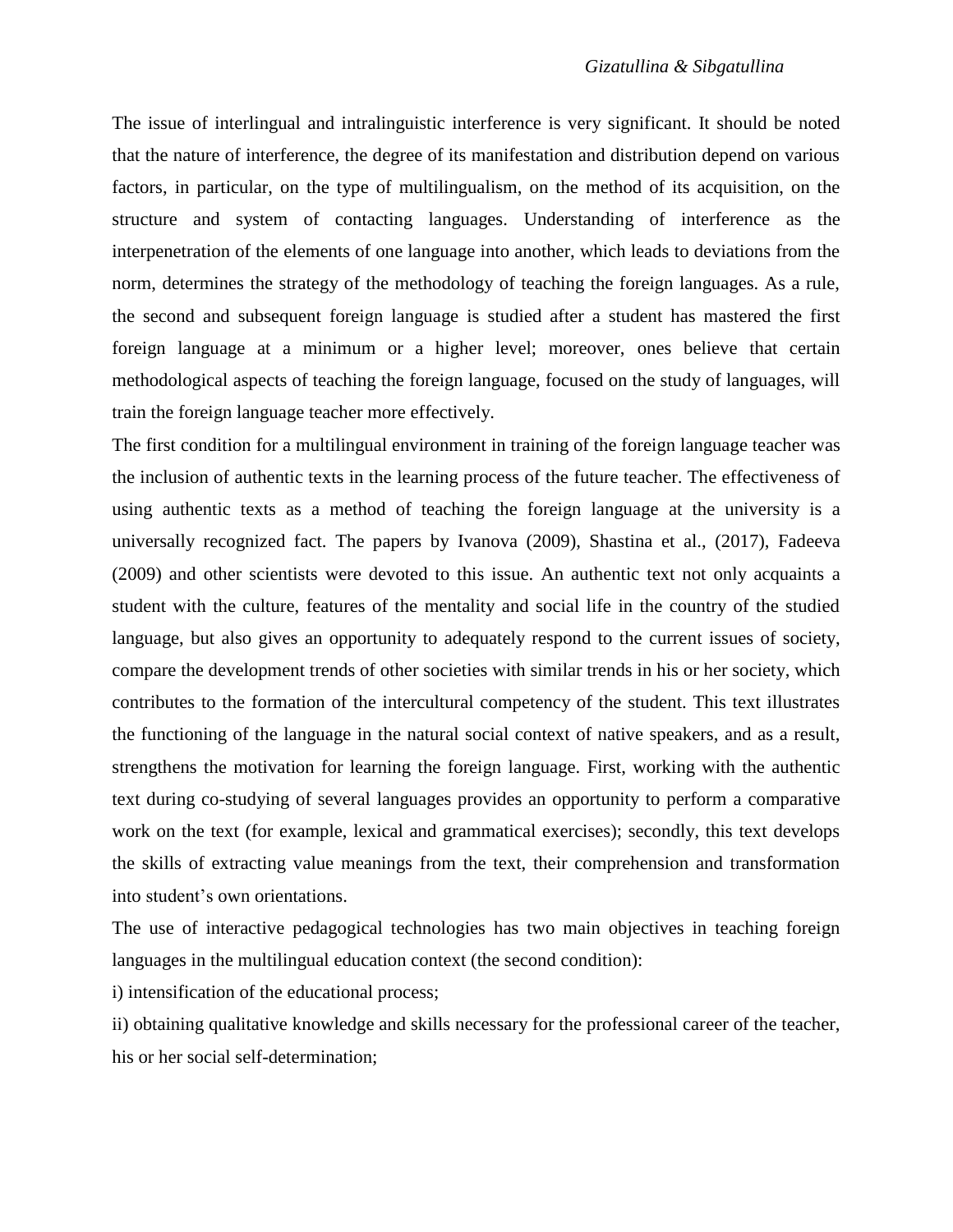iii) Training future teachers to work with different categories of students, including gifted children and children with disabilities.

The following technologies of working in a student environment have proved themselves as effective ones: the case-study method, flipped classroom technology, learning through experience or learning through training. The goal of these technologies is to increase the motivation for learning, and intensify the learning process. In training the future foreign language teachers, these technologies are also valuable; and mastering them is the necessary skills for the teacher, prescribed in all federal documents regulating a teacher's activity (On the approval…), (The order…, 2018).

The advantages of the case technology are that the search for ways to solve the problem actualizes a certain set of knowledge on the topic, encourages students to actively participate in the educational process; stimulates independent work on obtaining additional information, as well as develops critical thinking, text analysis skills; educates communicative culture.

The Flipped Classroom model as one of the components of modern Blended Learning technology is used to organize the independent learning activity of students in mastering curriculum or additional educational material. This model of education is characterized by the alternation of full-time and distance (e-learning) components. Electronic educational resources (EER) are today an integral part of education. The main principle of the functioning of EER is the separation of educational content on the subject into modules by thematic elements and components of the learning process (Korableva et al., 2018; Magsumov, 2017; Sibgatullina, 2016). The Flipped Classroom technology allows placing responsibility for students' knowledge on students themselves, thereby giving them an incentive for further creativity, directing the learning process into the practical application of the acquired knowledge.

The "learning through training" method was first developed in the early 1980s by a didactic, teacher and instructor, professor of the Eichstätt University, Dr. Jean-Pol Martin. Jean-Pol Martin gave the following definition to this method: "If the student develops his or her own training material, and then presents it to their group mates and wonders whether the information is perceived and understood by them or not, if he or she finds a suitable exercise for learning the topic, then all of these actions develop a method of "learning through training" (Wittwer, 1996). Despite the fact that this method is designed for use by a student, this technique is very effective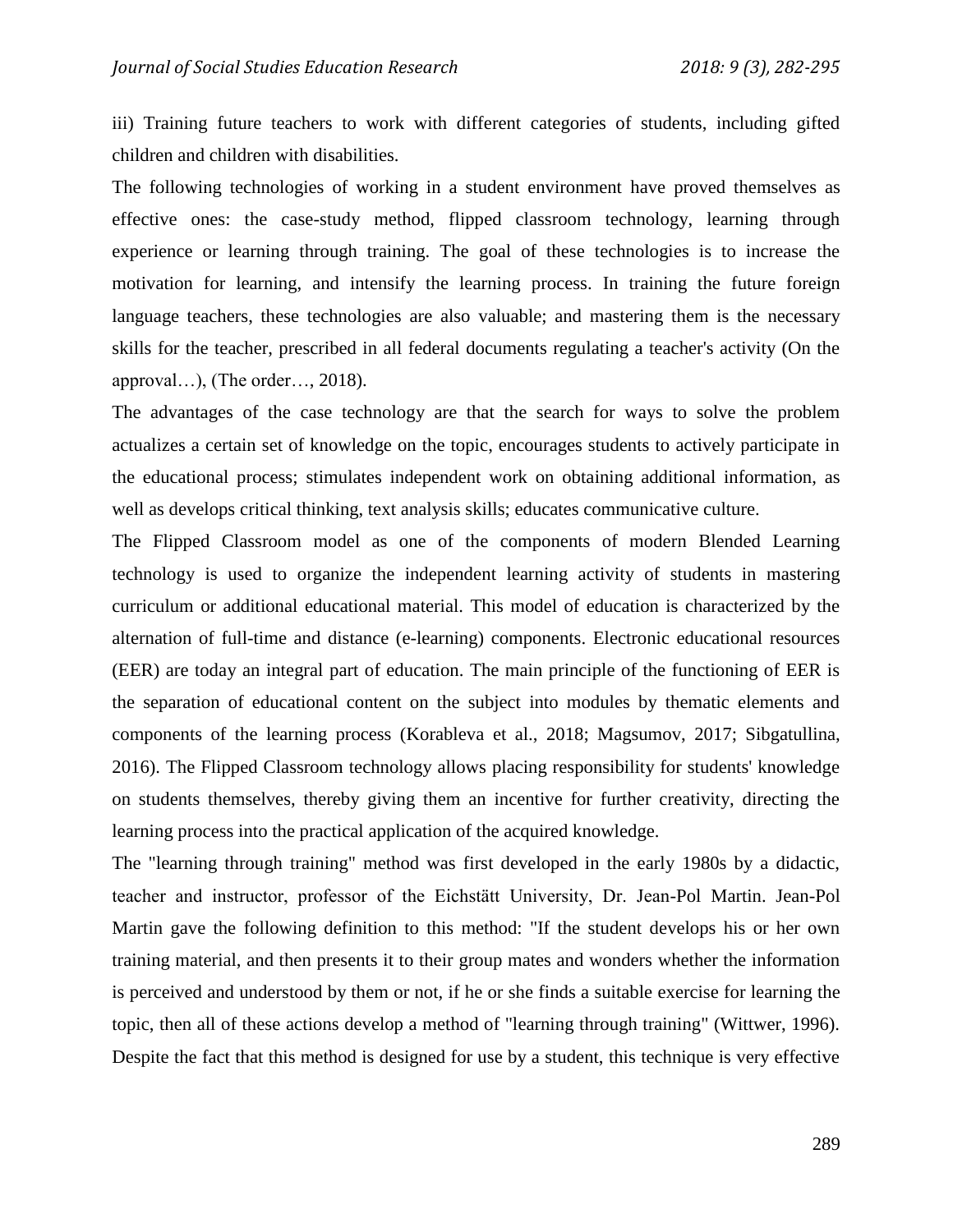in the training of a teacher, since this is a kind of practice where a student learns to be a teacher (Akhmetshin et al, 2017; Sibgatullina, 2015).

The next condition is the professionally-oriented content of all training modules.

The students go on pedagogical practice already in the second year of training. The programs of these practices are diverse and depend on the goals and objectives of the specific period of study. The first practice of a student is psychological and pedagogical, the main goal of which is to consolidate the theoretical knowledge obtained in the study of disciplines, acquire practical skills and abilities to independently solve current professional issues in the field of psychological and pedagogical support of the educational process, in particular, in the multicultural context. The goal of the student's pedagogical practice is to acquire the experience of independent professional-oriented activity as a teacher of the foreign language and to master the advanced technologies of the pedagogical activity. The current Federal State Education Standards (FSES) of pedagogical education increase the volume of practices, but more often it is asserted that not only practice, but the entire process of training a teacher at a higher educational institution should have a clear professionally-oriented character, which should manifest itself as follows:

- modular construction of educational curriculum;

- the technologies of project training as a variety of contextual learning;

- practical orientation of training;

- interdisciplinarity, the integration of the educational content.

The essential feature of the module is the unity of the theoretical and practical aspects of the content with an orientation toward the educational and professional activity of a graduate at present and during the future professional activity (Solomin, 2015). The variety of forms of project teaching makes it possible to use it as a special learning environment based on the system-activity approach (Bochkareva et al., 2017; Korableva et al., 2017; Osadchy and Akhmetshin, 2015), on the students' personal interaction with each other, with the teacher, with students during the practice.

The practically-oriented model of the future teacher's training is based on an activity-competence approach in the formation of a student's self-educational activity, represented in the papers of such Russian educators as I.A. Zimnyaya, V.V. Krayevsky, A.V. Khutorskoy, T.I. Shamova et al. The introduction of new pedagogical FSES should extend the terms for practices, while changing their qualitative content. For example, in the document there were such kinds of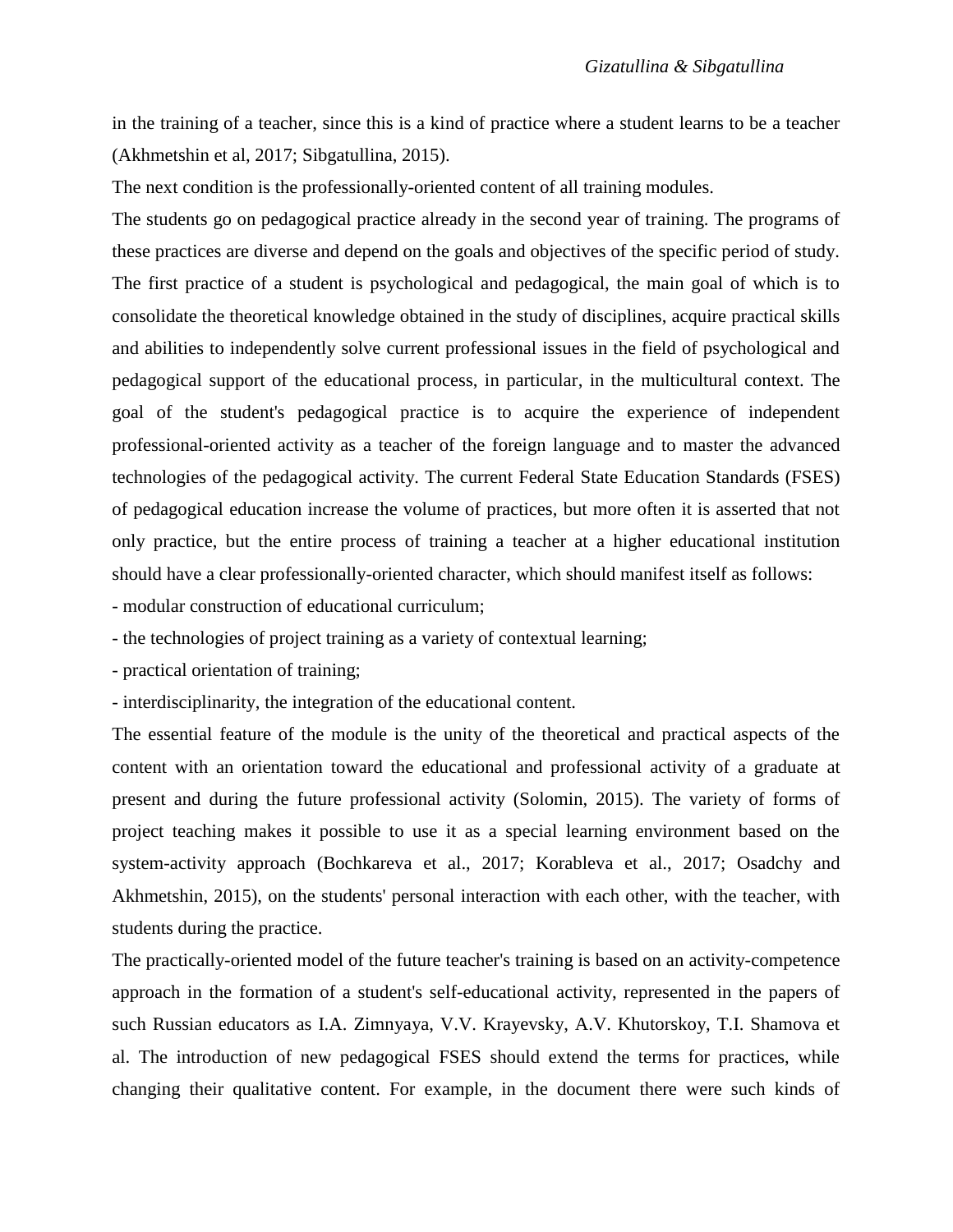practices as introduction, design and technology practice. In addition, each academic discipline (module) for training the future teacher should be accompanied by a non-intrusive methodological commentary of the teacher, what methods, techniques and technologies can be used by a teacher during the lesson.

These conditions will certainly lead to the formation of a competent teacher, who is able to work with different target audiences. The multilingual context of an educational institution is one of the modern foreign language teacher' activity factors, which should be taken into account in the process of his or her training.

### **Conclusion and Implications**

The proposed paper considered the concepts of "multilingualism" and "multilingual education context", which serve as the basis for forming the professional competencies of future foreign language teachers; and they are especially relevant at the present time. During study, it was found out that the learning environment for students, who are future teachers of a foreign language (99 respondents), can be considered as multilingual, since most students speak two or more languages as native, and also study two or three foreign languages. When mastering new languages, the greatest difficulties arise for students in the field of audio perception, as well as grammar and socio-cultural differences. The authors tested the methodology of teacher training, based on the principles of the study of languages, the integration of all curriculum subjects, as well as the principle of the dominance of problem tasks during training. The application of this methodology contributes to the formation of universal and professional competencies of the pedagogical university students. The selected organizational conditions contribute to the effective organization of this process.

The technique used by the authors has a positive effect on the formation of the professional qualities of a teacher's personality, and can be used both for teaching second foreign language and for multilingual education.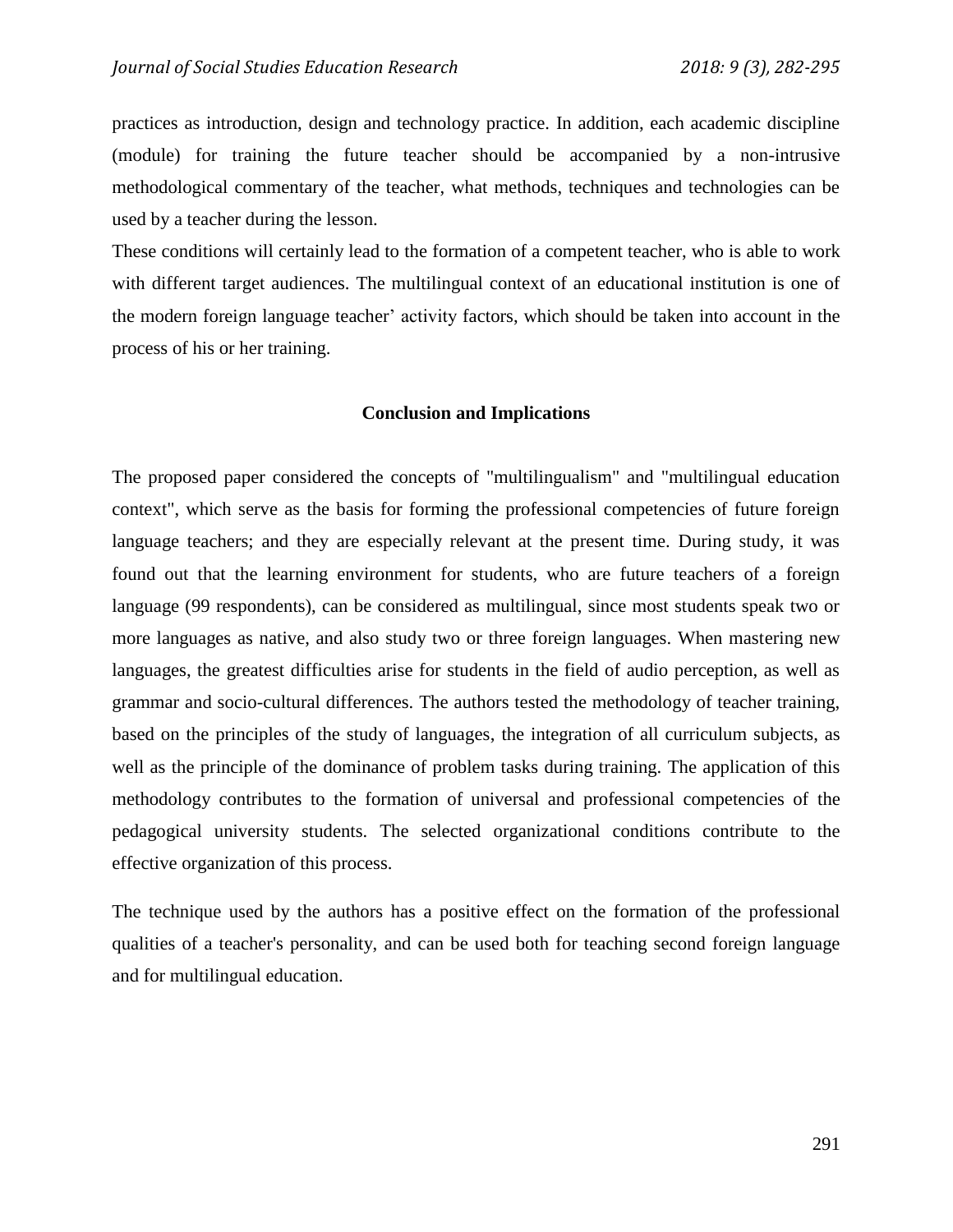## **References**

- Akhmetshin, E. M., Makulov, S. I., Talysheva, I. A., Fedorova, S. Y., & Gubarkov, S. (2017). Overcoming of intercultural barriers in the educational environment. *Man in India, 97*(15), 281-288.
- Anisimova, T., & Sharafeeva, L. (2018). Methodical training of future teachers as a requirement of new standards. *Journal of Social Studies Education Research, 9*(2), 65-79. doi:10.17499/jsser.15222
- Bochkareva, T. N., Akhmetshin, E. M., Korotkova, A. L., Lyitkina, N. L., Nasipov, I. S., & Khaliullina, A. G. (2017). Research of students' cognitive activity. *Espacios*, 38(60)
- Borisov, A.M., Shastina, E.M., Gizatullina, A.V. & Sibgatullina, A.A. (2017). Concept of Multilingual Teaching in Yelabuga Institute of Kazan Federal University, *Perspectives of Science*,1 (88), 119-125.
- Belomestnykh V.N., Tesleva E.P. (2012) Acoustic, elastic, and anharmonic properties of Sm1– xRxS solid solutions with trivalent impurities (R = Y, Lа, Tm). *Russian Physics Journal*. Vol. 55, № 5. P. 488–494.
- Fadeeva, N.V. (2009). Textual Material as a Means for Forming Socio-Cultural Competence in Teaching French Language, *Foreign Languages in School, 6,* 2-7.
- Gapsalamov, A. R., Ibatullin Rinat, R., & Kaviev Airat, F. (2017a). Features of estimating the effectiveness of implementation of labor actions in the system of secondary vocational education. *Astra Salvensis, 5*(10), 329-338.
- Gapsalamov, A. R., Vasilev, V. L., & Ilyin, A. G. (2017b). State planning of the russian economy: Past and present. *International Journal of Economic Perspectives, 11*(1), 474- 480.
- Kilinc, E., Tarman, B., & Aydin, H. (2018). Examining turkish social studies teachers' beliefs about barriers to Technology integration. *TechTrends, 62*(3), 221-223. doi:10.1007/s11528-018-0280-y
- Hufeisen, B., (2000). Dritt- und Tertiärsprachenforschung. In: Flensburger Papiere zur Mehrsprachigkeit und Kulturenvielfalt im Unterricht, Heft 26, 1-33.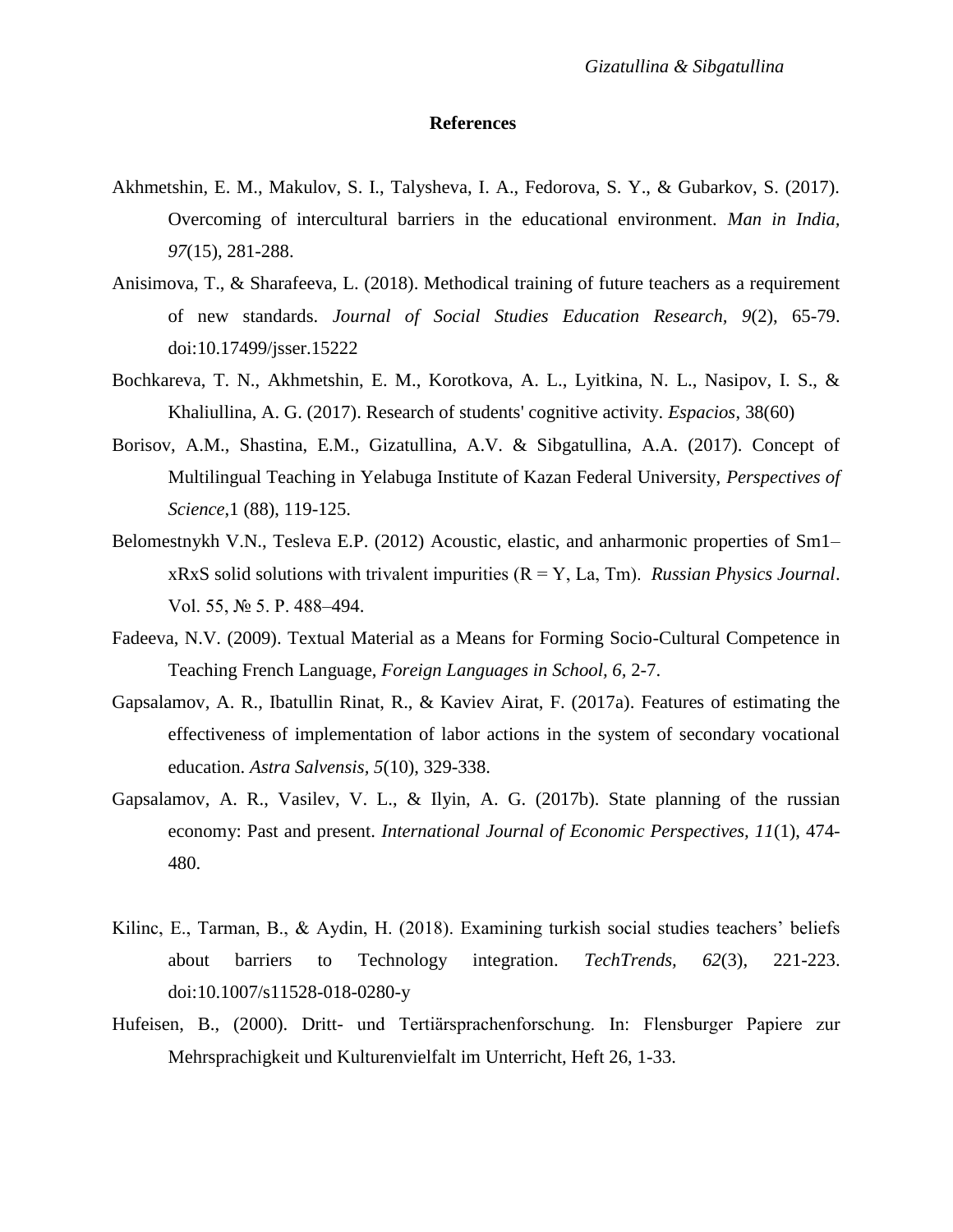- Hufeisen, B. & Marx, N. (2005). Auf dem Wege von einer allgemeinen Mehrsprachigkeitsdidaktik zu einer spezifischen DaFnE-Didaktik. In: Fremdsprachen Lehren und Lernen, 34, 146-151.
- Ivanova, O.N. (2009). Supports necessary for understanding the text in trilingualism, *Foreign languages in school, 5,* 93-97.
- Ivygina, A., Pupysheva, E., & Mukhametshina, D. (2018). The role of local history texts in implementing the culturological approach to teaching the russian language: The basic general education level. *Journal of Social Studies Education Research*, 9(2), 160-171. doi:10.17499/jsser.47783
- Kärchner-Ober, R. (2009). *The German Language is Completely Different from the English Language: Besonderheiten des Erwerbs von Deutsch als Tertiärsprache nach Englisch und einer Nicht-Indogermanischen Erstsprache*. Tübingen: Stauffenburg. 347 S.
- Korableva O., Kalimullina O., Kurbanova E. (2017). Building the monitoring systems for complex distributed systems: Problems & solutions. Paper presented at the ICEIS 2017 - *Proceedings of the 19th International Conference on Enterprise Information Systems*, 2: 221-228
- Korableva, O. N., Kalimullina, O. V., & Mityakova, V. N. (2018). Innovation activity data processing and aggregation based on ontological modelling. Paper presented at the *2018 4th International Conference on Information Management, ICIM 2018,* 1-4. doi:10.1109/INFOMAN.2018.8392659
- Kurbanova E., Korableva O., Kalimullina O. (2018). Enhancing the Effectiveness of Asset Management through Development of License Management System on the Basis of SCCM 2012 Program by Microsoft Company. Paper presented at the ICEIS 2018 - *Proceedings of the 20th International Conference on Enterprise Information Systems*, 2: 171-178
- Magsumov, T.A. (2017). Family and school in Russia at the beginning of the 20th century: Attempts to bridge the gap. *European Journal of Contemporary Education*. 6 (4): 837- 846. DOI: 10.13187/ejced.2017.4.837
- Magsumov, T.A., Artemova, S.F., Balanyuk, L.L. (2018). Regional problems of public schools in the Russian Empire in 1869-1878 (using an example of the Vyatka Province).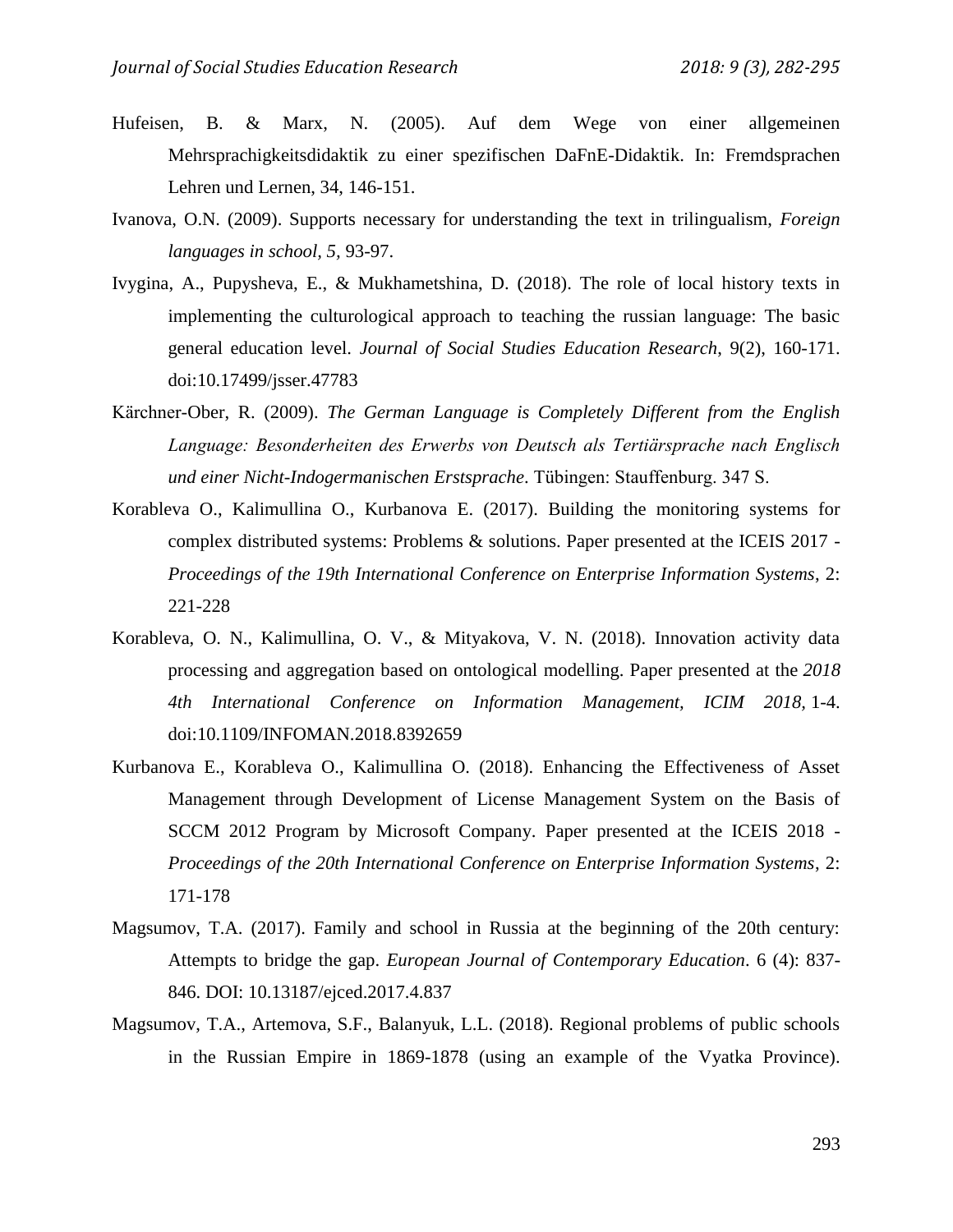European Journal of Contemporary Education. 7 (2): 420-427. DOI: 10.13187/ejced.2018.2.420

- Malykh, L.M. (2013). *Comparison of languages in synchrony: theoretical and applied aspects: monograph* / ed. T.I. Zelenin. - Izhevsk: Publishing house "Udmurt University", - 200 p.
- Malykh, L.M. (2011). *Introduction to multilingual education. Principles of language comparison: Textbook. allowance* / scientific. Ed. T.I. Zelenin; Udm. state. un-t. - Moscow: Flint: Science, - 112 p.
- Molchanova, L.V. (2009). *Teaching the second foreign language in the context of the formation of functional multilingualism in a language university*: diss. candidate ped. sciences. - Ryazan: [Electronic resource] URL: [http://www.dissercat.com/content/obuchenie](http://www.dissercat.com/content/obuchenie-vtoromu-inostrannomu-yazyku-v-usloviyakh-formirovaniya-funktsionalnogo-mnogoyazych)[vtoromu-inostrannomu-yazyku-v-usloviyakh-formirovaniya-funktsionalnogo](http://www.dissercat.com/content/obuchenie-vtoromu-inostrannomu-yazyku-v-usloviyakh-formirovaniya-funktsionalnogo-mnogoyazych)[mnogoyazych](http://www.dissercat.com/content/obuchenie-vtoromu-inostrannomu-yazyku-v-usloviyakh-formirovaniya-funktsionalnogo-mnogoyazych)
- On the approval of the professional standard "Teacher (pedagogical activity in the field of preschool, primary general, basic general, secondary general education) (educator, teacher)"<http://docs.cntd.ru/document/499053710>
- Osadchy, E. A., & Akhmetshin, E. M. (2015). Integration of industrial and educational sphere in modernization of economic relations. *Journal of Applied Economic Sciences*, 10(5)
- Safonova, V.V. (2001). Culturology in the system of modern language education, *Foreign languages in school, 3,* 17-24.
- Shastina, E.M., Gizatullina, A.V., Sibgatullina, A.A., Malyi, J.M. & Trofimova, L.V. (2017). Didactisation of authentic text when teaching german as a second foreign language with english as the first in a higher educational institution, *Revista Espacios, Vol. 38 (No.40).*
- Sibgatullina, A. (2015). Contemporary Technologies to Improve the Quality of Education When Training Teachers, *International Education Studies, Vol. 8, No. 3,* 167-175.
- Sibgatullina, A.A. (2016). Features of the use of electronic educational resources in teaching a foreign language, *Philological sciences. Questions of theory and practice.* - Tambov: Diploma, 1 (55): in 2 hours Part 2, 208-210.
- Szydlowski, A.V. (2018). A Printing and Publishing Type as Object of Intellectual Property in Election Law of Russia and U.S. Severo-Kavkazskij juridicheskij vestnik, (1), 56-63.
- Solomin, V.P. (2015). A new model of practice-oriented training of teachers, taking into account the requirements of the professional and educational standard / Solomin Valeriy